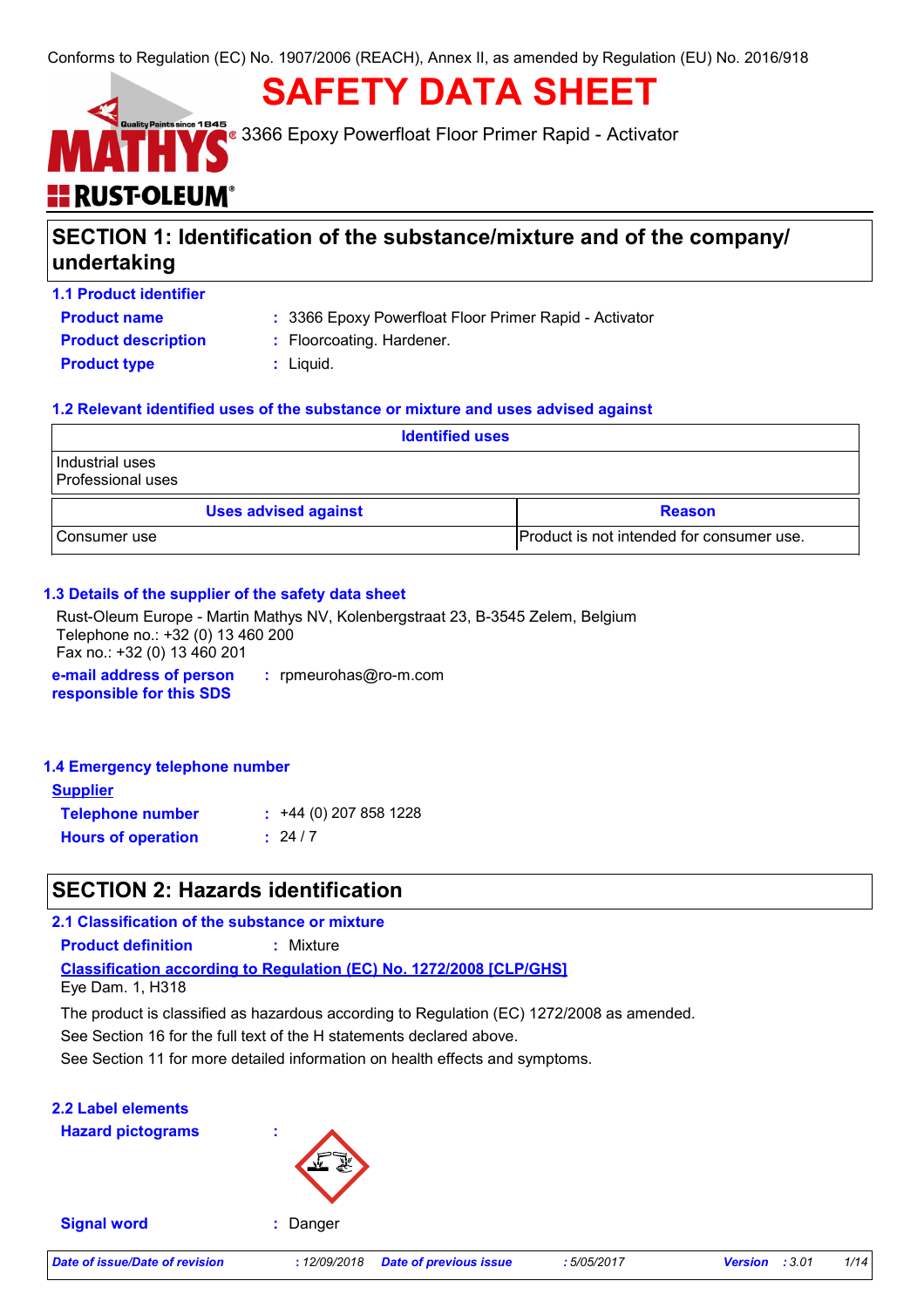### **SECTION 2: Hazards identification**

| <b>Hazard statements</b>                                                                                                                                        | : Causes serious eye damage.                                                                                                                                                                                                                                       |  |
|-----------------------------------------------------------------------------------------------------------------------------------------------------------------|--------------------------------------------------------------------------------------------------------------------------------------------------------------------------------------------------------------------------------------------------------------------|--|
| <b>Precautionary statements</b>                                                                                                                                 |                                                                                                                                                                                                                                                                    |  |
| <b>General</b>                                                                                                                                                  | : Not applicable.                                                                                                                                                                                                                                                  |  |
| <b>Prevention</b>                                                                                                                                               | : P280 - Wear protective gloves and face protection:<br>- butyl rubber gloves and Goggles, face shield or other full-face protection where<br>potential exists for direct exposure to aerosols or splashes.                                                        |  |
| <b>Response</b>                                                                                                                                                 | : P305 - IF IN EYES:<br>P351 - Rinse cautiously with water for several minutes.<br>P338 - Remove contact lenses, if present and easy to do. Continue rinsing.<br>P310 - Immediately call a doctor.                                                                 |  |
| <b>Storage</b>                                                                                                                                                  | : Not applicable.                                                                                                                                                                                                                                                  |  |
| <b>Disposal</b>                                                                                                                                                 | : P501 - Dispose of contents and container in accordance with all local, regional,<br>national and international regulations.                                                                                                                                      |  |
| <b>Hazardous ingredients</b>                                                                                                                                    | : Formaldehyde, polymers with 1,3-benzenedimethanamine, bisphenol A,<br>diethylenetriamine-glycidyl Ph ether reaction products, epichlorohydrin, propylene<br>oxide and triethylenetetramine, reaction products with glycidyl o-tolyl ether,<br>sulfamates (salts) |  |
| <b>Supplemental label</b><br>elements                                                                                                                           | : Not applicable.                                                                                                                                                                                                                                                  |  |
| <b>Annex XVII - Restrictions</b><br>on the manufacture,<br>placing on the market and<br>use of certain dangerous<br>substances, mixtures and<br><b>articles</b> | : Not applicable.                                                                                                                                                                                                                                                  |  |
| <b>UFI Code</b>                                                                                                                                                 | : AJU0-H0TQ-2009-7S4S                                                                                                                                                                                                                                              |  |
| <b>Special packaging requirements</b>                                                                                                                           |                                                                                                                                                                                                                                                                    |  |
| <b>Containers to be fitted</b><br>with child-resistant<br>fastenings                                                                                            | : Not applicable.                                                                                                                                                                                                                                                  |  |
| <b>Tactile warning of danger</b>                                                                                                                                | : Not applicable.                                                                                                                                                                                                                                                  |  |
| <b>2.3 Other hazards</b>                                                                                                                                        |                                                                                                                                                                                                                                                                    |  |

**Other hazards which do : not result in classification** : None known.

### **SECTION 3: Composition/information on ingredients**

| <b>3.2 Mixtures</b>                                                                                                                                                                                                                                                                           | Mixture            |                               |                                                                     |             |
|-----------------------------------------------------------------------------------------------------------------------------------------------------------------------------------------------------------------------------------------------------------------------------------------------|--------------------|-------------------------------|---------------------------------------------------------------------|-------------|
| <b>Product/ingredient</b>                                                                                                                                                                                                                                                                     | <b>Identifiers</b> | $\frac{9}{6}$                 | <b>Classification</b><br><b>Regulation (EC) No. 1272/2008 [CLP]</b> | <b>Type</b> |
| name                                                                                                                                                                                                                                                                                          |                    |                               |                                                                     |             |
| Formaldehyde,<br>polymers with 1,<br>3-benzenedimethanamine,<br>bisphenol A,<br>diethylenetriamine-<br>glycidyl Ph ether<br>reaction products,<br>epichlorohydrin,<br>propylene oxide and<br>triethylenetetramine,<br>reaction products with<br>glycidyl o-tolyl ether,<br>sulfamates (salts) | CAS: 238080-05-2   | ≥10 - ≤25                     | Acute Tox. 4, H302<br>Eye Dam. 1, H318                              | $[1]$       |
| Date of issue/Date of revision                                                                                                                                                                                                                                                                | : 12/09/2018       | <b>Date of previous issue</b> | :5/05/2017<br>: 3.01<br><b>Version</b>                              | 2/14        |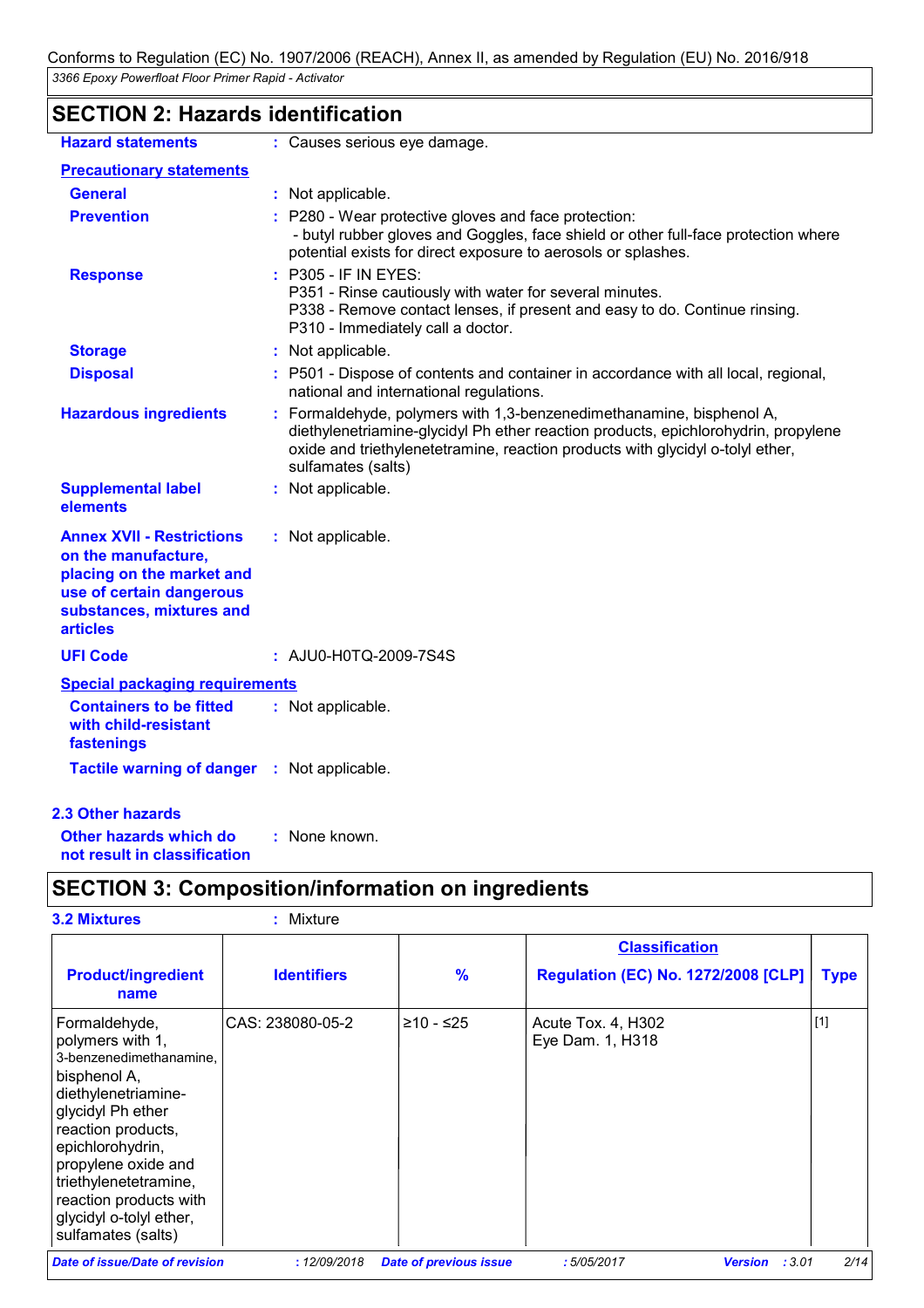### **SECTION 3: Composition/information on ingredients**

|  | See Section 16 for the full text of the<br><sup>1</sup> H statements declared above. |  |
|--|--------------------------------------------------------------------------------------|--|
|  |                                                                                      |  |

There are no additional ingredients present which, within the current knowledge of the supplier and in the concentrations applicable, are classified as hazardous to health or the environment, are PBTs, vPvBs or Substances of equivalent concern, or have been assigned a workplace exposure limit and hence require reporting in this section.

**Type** 

[1] Substance classified with a health or environmental hazard

[2] Substance with a workplace exposure limit

[3] Substance meets the criteria for PBT according to Regulation (EC) No. 1907/2006, Annex XIII

[4] Substance meets the criteria for vPvB according to Regulation (EC) No. 1907/2006, Annex XIII

[5] Substance of equivalent concern

[6] Additional disclosure due to company policy

Occupational exposure limits, if available, are listed in Section 8.

### **SECTION 4: First aid measures**

#### **4.1 Description of first aid measures**

| <b>General</b>                    | : In all cases of doubt, or when symptoms persist, seek medical attention. Never give<br>anything by mouth to an unconscious person. If unconscious, place in recovery<br>position and seek medical advice.                                                                                                                                                                                                     |
|-----------------------------------|-----------------------------------------------------------------------------------------------------------------------------------------------------------------------------------------------------------------------------------------------------------------------------------------------------------------------------------------------------------------------------------------------------------------|
| <b>Eye contact</b>                | : Check for and remove any contact lenses. Immediately flush eyes with running<br>water for at least 15 minutes, keeping eyelids open. Seek immediate medical<br>attention.                                                                                                                                                                                                                                     |
| <b>Inhalation</b>                 | : Remove to fresh air. Keep person warm and at rest. If not breathing, if breathing is<br>irregular or if respiratory arrest occurs, provide artificial respiration or oxygen by<br>trained personnel.                                                                                                                                                                                                          |
| <b>Skin contact</b>               | : Remove contaminated clothing and shoes. Wash skin thoroughly with soap and<br>water or use recognised skin cleanser. Do NOT use solvents or thinners.                                                                                                                                                                                                                                                         |
| <b>Ingestion</b>                  | : If swallowed, seek medical advice immediately and show the container or label.<br>Keep person warm and at rest. Do NOT induce vomiting.                                                                                                                                                                                                                                                                       |
| <b>Protection of first-aiders</b> | : No action shall be taken involving any personal risk or without suitable training. If it<br>is suspected that fumes are still present, the rescuer should wear an appropriate<br>mask or self-contained breathing apparatus. It may be dangerous to the person<br>providing aid to give mouth-to-mouth resuscitation. Wash contaminated clothing<br>thoroughly with water before removing it, or wear gloves. |

#### **4.2 Most important symptoms and effects, both acute and delayed**

There are no data available on the mixture itself. The mixture has been assessed following the conventional method of the CLP Regulation (EC) No 1272/2008 and is classified for toxicological properties accordingly. See Sections 2 and 3 for details.

Repeated or prolonged contact with the mixture may cause removal of natural fat from the skin, resulting in nonallergic contact dermatitis and absorption through the skin.

If splashed in the eyes, the liquid may cause irritation and reversible damage.

This takes into account, where known, delayed and immediate effects and also chronic effects of components from short-term and long-term exposure by oral, inhalation and dermal routes of exposure and eye contact.

|  | <b>Over-exposure signs/symptoms</b> |  |
|--|-------------------------------------|--|
|  |                                     |  |

| <b>Eye contact</b>             | : Adverse symptoms may include the following:<br>pain<br>watering<br>redness                           |            |                          |      |
|--------------------------------|--------------------------------------------------------------------------------------------------------|------------|--------------------------|------|
| <b>Inhalation</b>              | : No specific data.                                                                                    |            |                          |      |
| <b>Skin contact</b>            | : Adverse symptoms may include the following:<br>pain or irritation<br>redness<br>blistering may occur |            |                          |      |
| Date of issue/Date of revision | <b>Date of previous issue</b><br>:12/09/2018                                                           | :5/05/2017 | : 3.01<br><b>Version</b> | 3/14 |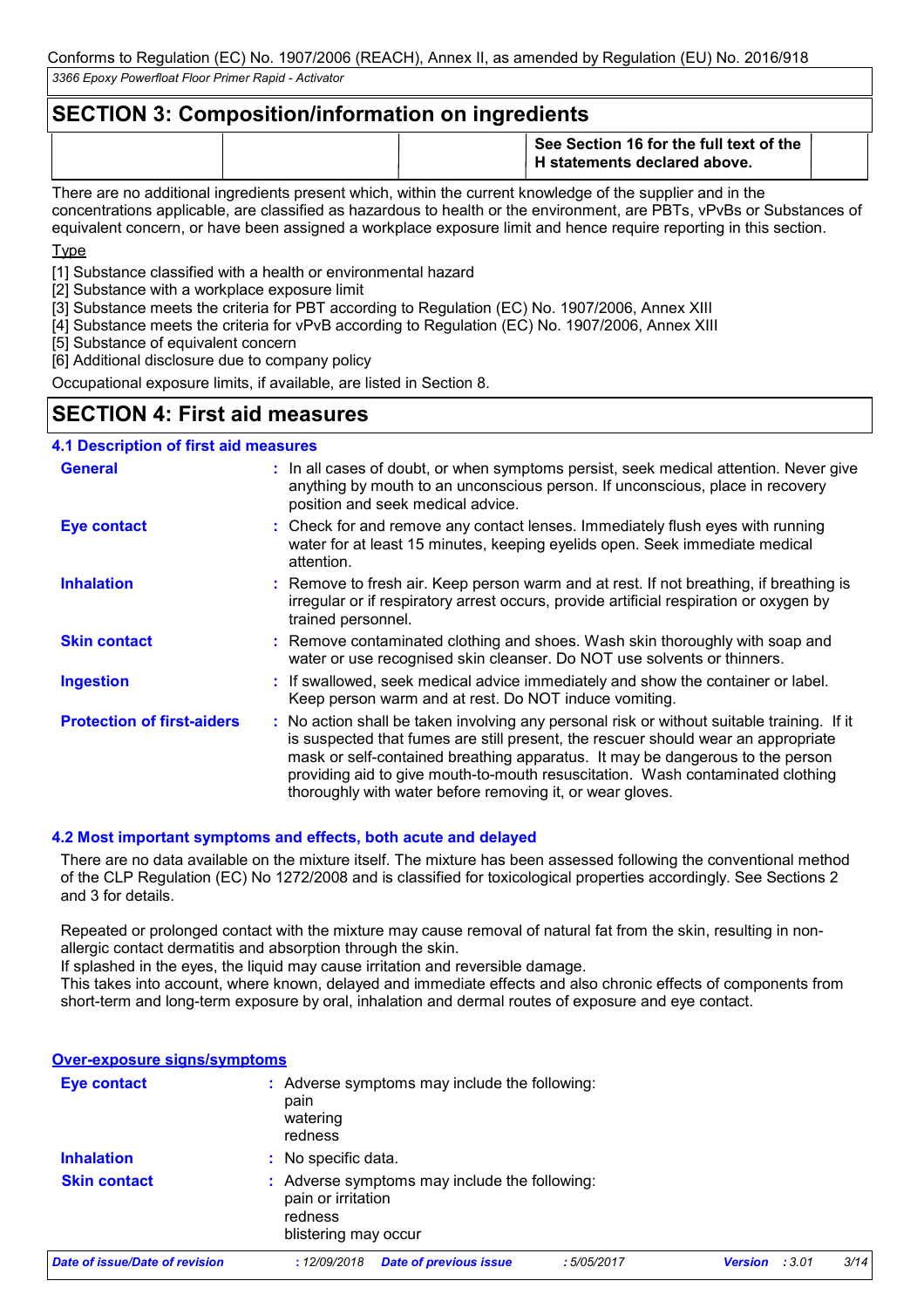### **SECTION 4: First aid measures**

| <b>Ingestion</b> | : Adverse symptoms may include the following: |
|------------------|-----------------------------------------------|
|                  | stomach pains                                 |

|  | 4.3 Indication of any immediate medical attention and special treatment needed |  |  |  |  |  |  |  |  |
|--|--------------------------------------------------------------------------------|--|--|--|--|--|--|--|--|
|  |                                                                                |  |  |  |  |  |  |  |  |

| <b>Notes to physician</b>  | : Treat symptomatically. Contact poison treatment specialist immediately if large |
|----------------------------|-----------------------------------------------------------------------------------|
|                            | quantities have been ingested or inhaled.                                         |
| <b>Specific treatments</b> | No specific treatment.                                                            |

See toxicological information (Section 11)

| <b>SECTION 5: Firefighting measures</b>                  |                                                                                                                                                                                                                                                                                                                                                                       |
|----------------------------------------------------------|-----------------------------------------------------------------------------------------------------------------------------------------------------------------------------------------------------------------------------------------------------------------------------------------------------------------------------------------------------------------------|
| 5.1 Extinguishing media                                  |                                                                                                                                                                                                                                                                                                                                                                       |
| <b>Suitable extinguishing</b><br>media                   | : Recommended: alcohol-resistant foam, $CO2$ , powders, water spray.                                                                                                                                                                                                                                                                                                  |
| <b>Unsuitable extinguishing</b><br>media                 | : Do not use water jet.                                                                                                                                                                                                                                                                                                                                               |
|                                                          | 5.2 Special hazards arising from the substance or mixture                                                                                                                                                                                                                                                                                                             |
| <b>Hazards from the</b><br>substance or mixture          | : In a fire or if heated, a pressure increase will occur and the container may burst.                                                                                                                                                                                                                                                                                 |
| <b>Hazardous thermal</b><br>decomposition products       | : Decomposition products may include the following materials:<br>sulfur oxides<br>metal oxide/oxides                                                                                                                                                                                                                                                                  |
| <b>5.3 Advice for firefighters</b>                       |                                                                                                                                                                                                                                                                                                                                                                       |
| <b>Special protective actions</b><br>for fire-fighters   | : Promptly isolate the scene by removing all persons from the vicinity of the incident if<br>there is a fire. No action shall be taken involving any personal risk or without<br>suitable training.                                                                                                                                                                   |
| <b>Special protective</b><br>equipment for fire-fighters | : Fire-fighters should wear appropriate protective equipment and self-contained<br>breathing apparatus (SCBA) with a full face-piece operated in positive pressure<br>mode. Clothing for fire-fighters (including helmets, protective boots and gloves)<br>conforming to European standard EN 469 will provide a basic level of protection for<br>chemical incidents. |
| <b>Additional information</b>                            | : No unusual hazard if involved in a fire.                                                                                                                                                                                                                                                                                                                            |

### **SECTION 6: Accidental release measures**

#### No action shall be taken involving any personal risk or without suitable training. **:** Evacuate surrounding areas. Keep unnecessary and unprotected personnel from entering. Do not touch or walk through spilt material. Do not breathe vapour or mist. Provide adequate ventilation. Wear appropriate respirator when ventilation is inadequate. Put on appropriate personal protective equipment. **6.2 Environmental precautions 6.1 Personal precautions, protective equipment and emergency procedures For non-emergency personnel For emergency responders** : If specialised clothing is required to deal with the spillage, take note of any information in Section 8 on suitable and unsuitable materials. See also the information in "For non-emergency personnel". **:** Avoid dispersal of spilt material and runoff and contact with soil, waterways, drains and sewers. Inform the relevant authorities if the product has caused environmental pollution (sewers, waterways, soil or air).

**6.3 Methods and material for containment and cleaning up**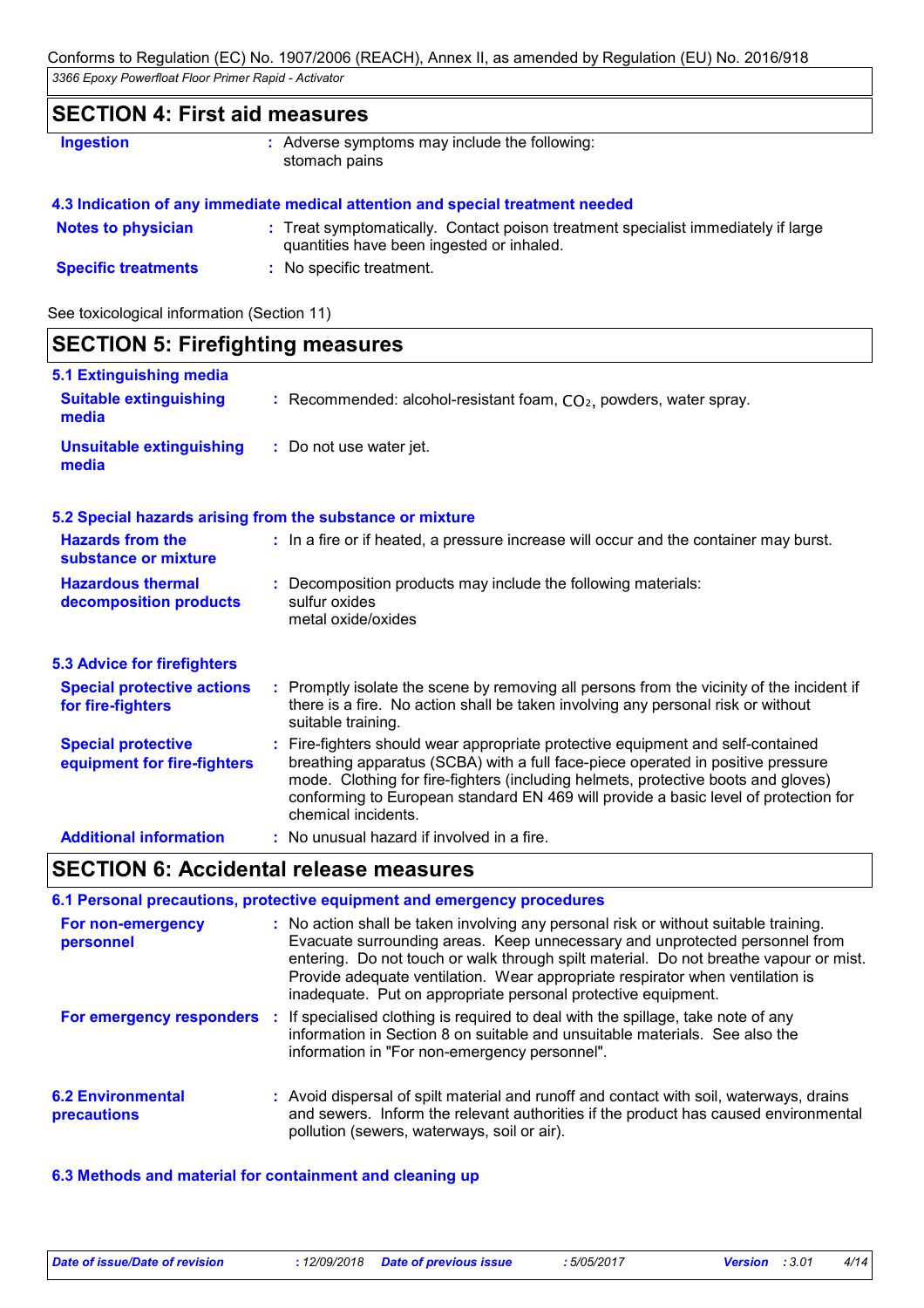### **SECTION 6: Accidental release measures**

| <b>Small spill</b>                 | : Stop leak if without risk. Move containers from spill area. Dilute with water and mop<br>up if water-soluble. Alternatively, or if water-insoluble, absorb with an inert dry<br>material and place in an appropriate waste disposal container. Dispose of via a<br>licensed waste disposal contractor.                                                                                                                                                                                                                                                                                          |
|------------------------------------|---------------------------------------------------------------------------------------------------------------------------------------------------------------------------------------------------------------------------------------------------------------------------------------------------------------------------------------------------------------------------------------------------------------------------------------------------------------------------------------------------------------------------------------------------------------------------------------------------|
| <b>Large spill</b>                 | : Stop leak if without risk. Move containers from spill area. Approach the release<br>from upwind. Prevent entry into sewers, water courses, basements or confined<br>areas. Wash spillages into an effluent treatment plant or proceed as follows.<br>Contain and collect spillage with non-combustible, absorbent material e.g. sand,<br>earth, vermiculite or diatomaceous earth and place in container for disposal<br>according to local regulations. Dispose of via a licensed waste disposal contractor.<br>Contaminated absorbent material may pose the same hazard as the spilt product. |
| 6.4 Reference to other<br>sections | : See Section 1 for emergency contact information.<br>See Section 8 for information on appropriate personal protective equipment.<br>See Section 13 for additional waste treatment information.                                                                                                                                                                                                                                                                                                                                                                                                   |

### **SECTION 7: Handling and storage**

The information in this section contains generic advice and guidance.

| <b>7.1 Precautions for safe</b><br>handling | : Keep away from heat, sparks and flame. No sparking tools should be used.<br>Avoid contact with skin and eyes. Avoid the inhalation of dust, particulates, spray or<br>mist arising from the application of this mixture. Avoid inhalation of dust from<br>sanding.<br>Eating, drinking and smoking should be prohibited in areas where this material is<br>handled, stored and processed.<br>Put on appropriate personal protective equipment (see Section 8).<br>Never use pressure to empty. Container is not a pressure vessel.<br>Always keep in containers made from the same material as the original one.<br>Comply with the health and safety at work laws. |
|---------------------------------------------|-----------------------------------------------------------------------------------------------------------------------------------------------------------------------------------------------------------------------------------------------------------------------------------------------------------------------------------------------------------------------------------------------------------------------------------------------------------------------------------------------------------------------------------------------------------------------------------------------------------------------------------------------------------------------|
|---------------------------------------------|-----------------------------------------------------------------------------------------------------------------------------------------------------------------------------------------------------------------------------------------------------------------------------------------------------------------------------------------------------------------------------------------------------------------------------------------------------------------------------------------------------------------------------------------------------------------------------------------------------------------------------------------------------------------------|

#### **7.2 Conditions for safe storage, including any incompatibilities**

Store in accordance with local regulations.

#### **Notes on joint storage**

Keep away from: oxidising agents, strong alkalis, strong acids.

**Additional information on storage conditions**

Observe label precautions. Store in a dry, cool and well-ventilated area. Keep away from heat and direct sunlight. Keep container tightly closed.

Keep away from sources of ignition. No smoking. Prevent unauthorised access. Containers that have been opened must be carefully resealed and kept upright to prevent leakage.

#### **7.3 Specific end use(s)**

**Recommendations :**

- : Not available.
- **Industrial sector specific : solutions**
- : Not available.

## **SECTION 8: Exposure controls/personal protection**

The information in this section contains generic advice and guidance. Information is provided based on typical anticipated uses of the product. Additional measures might be required for bulk handling or other uses that could significantly increase worker exposure or environmental releases.

### **8.1 Control parameters**

### **Occupational exposure limits**

No exposure limit value known.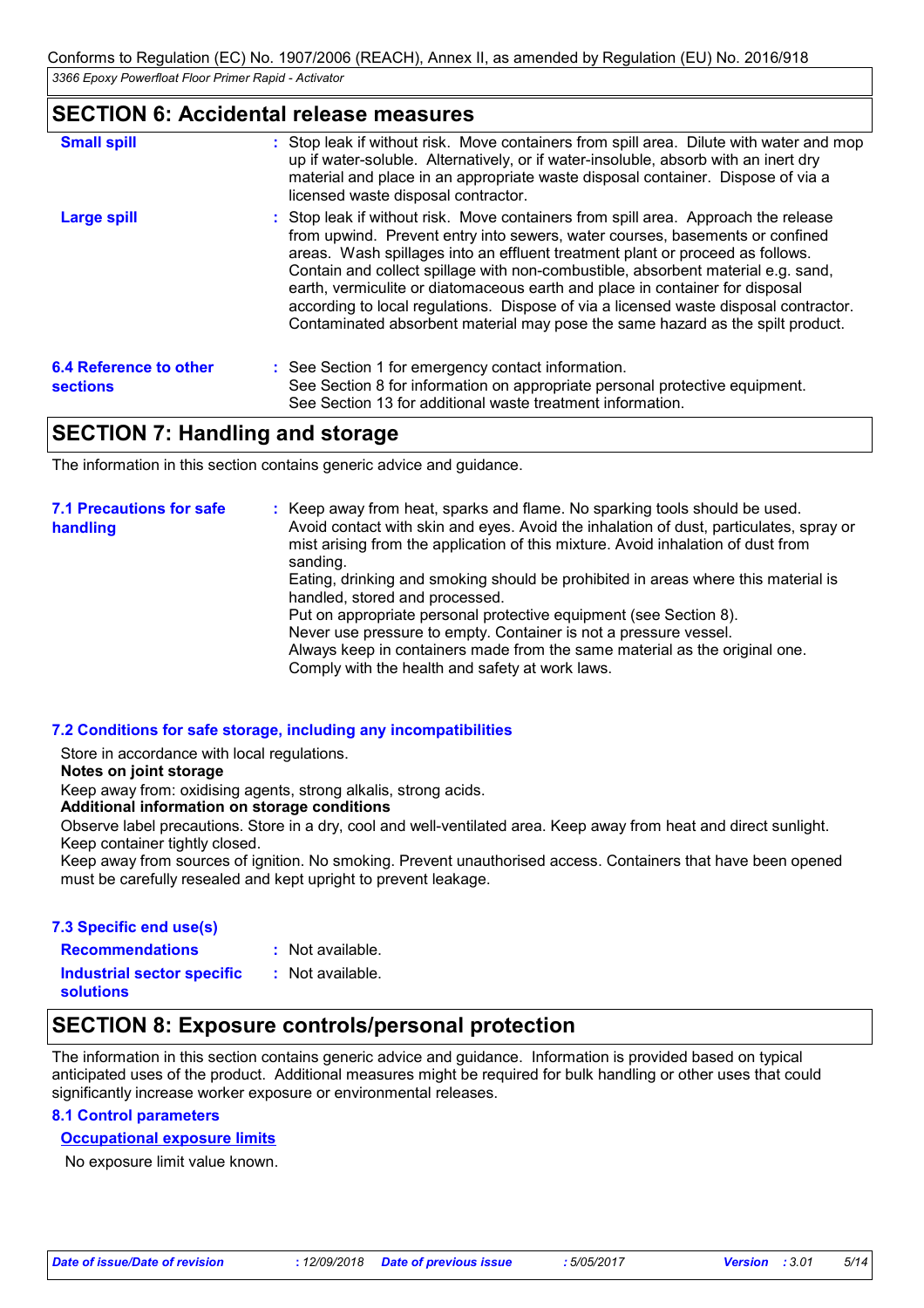### **SECTION 8: Exposure controls/personal protection**

|                                                   | <u>000 Honda C. Exposure contrologiconum pretectioni</u>                                                                                                                                                                                                                                                                                                                                                                                                                                                                                                                                                                                                                                                                                                                                                                                                                                                                                                                                                                           |
|---------------------------------------------------|------------------------------------------------------------------------------------------------------------------------------------------------------------------------------------------------------------------------------------------------------------------------------------------------------------------------------------------------------------------------------------------------------------------------------------------------------------------------------------------------------------------------------------------------------------------------------------------------------------------------------------------------------------------------------------------------------------------------------------------------------------------------------------------------------------------------------------------------------------------------------------------------------------------------------------------------------------------------------------------------------------------------------------|
| <b>Recommended monitoring</b><br>procedures       | : If this product contains ingredients with exposure limits, personal, workplace<br>atmosphere or biological monitoring may be required to determine the effectiveness<br>of the ventilation or other control measures and/or the necessity to use respiratory<br>protective equipment. Reference should be made to monitoring standards, such as<br>the following: European Standard EN 689 (Workplace atmospheres - Guidance for<br>the assessment of exposure by inhalation to chemical agents for comparison with<br>limit values and measurement strategy) European Standard EN 14042 (Workplace<br>atmospheres - Guide for the application and use of procedures for the assessment<br>of exposure to chemical and biological agents) European Standard EN 482<br>(Workplace atmospheres - General requirements for the performance of procedures<br>for the measurement of chemical agents) Reference to national guidance<br>documents for methods for the determination of hazardous substances will also be<br>required. |
| <b>DNELS/DMELS</b>                                |                                                                                                                                                                                                                                                                                                                                                                                                                                                                                                                                                                                                                                                                                                                                                                                                                                                                                                                                                                                                                                    |
| No DNELs/DMELs available.                         |                                                                                                                                                                                                                                                                                                                                                                                                                                                                                                                                                                                                                                                                                                                                                                                                                                                                                                                                                                                                                                    |
| <b>PNECs</b>                                      |                                                                                                                                                                                                                                                                                                                                                                                                                                                                                                                                                                                                                                                                                                                                                                                                                                                                                                                                                                                                                                    |
| No PNECs available                                |                                                                                                                                                                                                                                                                                                                                                                                                                                                                                                                                                                                                                                                                                                                                                                                                                                                                                                                                                                                                                                    |
| <b>8.2 Exposure controls</b>                      |                                                                                                                                                                                                                                                                                                                                                                                                                                                                                                                                                                                                                                                                                                                                                                                                                                                                                                                                                                                                                                    |
| <b>Appropriate engineering</b><br><b>controls</b> | : Provide adequate ventilation. Where reasonably practicable, this should be<br>achieved by the use of local exhaust ventilation and good general extraction. If<br>these are not sufficient to maintain concentrations of particulates and solvent<br>vapours below the OEL, suitable respiratory protection must be worn.                                                                                                                                                                                                                                                                                                                                                                                                                                                                                                                                                                                                                                                                                                        |
| <b>Individual protection measures</b>             |                                                                                                                                                                                                                                                                                                                                                                                                                                                                                                                                                                                                                                                                                                                                                                                                                                                                                                                                                                                                                                    |
| <b>Hygiene measures</b>                           | : Wash hands, forearms and face thoroughly after handling chemical products, before<br>eating, smoking and using the lavatory and at the end of the working period.<br>Appropriate techniques should be used to remove potentially contaminated clothing.<br>Wash contaminated clothing before reusing. Ensure that eyewash stations and<br>safety showers are close to the workstation location.                                                                                                                                                                                                                                                                                                                                                                                                                                                                                                                                                                                                                                  |
| <b>Eye/face protection</b>                        | Safety eyewear complying with an approved standard should be used when a risk<br>assessment indicates this is necessary to avoid exposure to liquid splashes, mists,<br>gases or dusts. If contact is possible, the following protection should be worn,<br>unless the assessment indicates a higher degree of protection: chemical splash<br>goggles and/or face shield. If inhalation hazards exist, a full-face respirator may be<br>required instead. Recommended: safety glasses with side-shields. (EN 166)                                                                                                                                                                                                                                                                                                                                                                                                                                                                                                                  |
| <b>Skin protection</b>                            |                                                                                                                                                                                                                                                                                                                                                                                                                                                                                                                                                                                                                                                                                                                                                                                                                                                                                                                                                                                                                                    |
| <b>Hand protection</b>                            |                                                                                                                                                                                                                                                                                                                                                                                                                                                                                                                                                                                                                                                                                                                                                                                                                                                                                                                                                                                                                                    |
| combination of chemicals.                         | There is no one glove material or combination of materials that will give unlimited resistance to any individual or<br>The breakthrough time must be greater than the end use time of the product.<br>The instructions and information provided by the glove manufacturer on use, storage, maintenance and                                                                                                                                                                                                                                                                                                                                                                                                                                                                                                                                                                                                                                                                                                                         |
| replacement must be followed.                     | Gloves should be replaced regularly and if there is any sign of damage to the glove material.<br>Always ensure that gloves are free from defects and that they are stored and used correctly.                                                                                                                                                                                                                                                                                                                                                                                                                                                                                                                                                                                                                                                                                                                                                                                                                                      |
| maintenance.                                      | The performance or effectiveness of the glove may be reduced by physical/chemical damage and poor                                                                                                                                                                                                                                                                                                                                                                                                                                                                                                                                                                                                                                                                                                                                                                                                                                                                                                                                  |
| occurred.                                         | Barrier creams may help to protect the exposed areas of the skin but should not be applied once exposure has                                                                                                                                                                                                                                                                                                                                                                                                                                                                                                                                                                                                                                                                                                                                                                                                                                                                                                                       |
| <b>Gloves</b>                                     | : For prolonged or repeated handling, use the following type of gloves:                                                                                                                                                                                                                                                                                                                                                                                                                                                                                                                                                                                                                                                                                                                                                                                                                                                                                                                                                            |
|                                                   | Recommended: > 8 hours (breakthrough time): butyl rubber (0.6 mm) gloves                                                                                                                                                                                                                                                                                                                                                                                                                                                                                                                                                                                                                                                                                                                                                                                                                                                                                                                                                           |
|                                                   | The recommendation for the type or types of glove to use when handling this<br>product is based on information from the following source:                                                                                                                                                                                                                                                                                                                                                                                                                                                                                                                                                                                                                                                                                                                                                                                                                                                                                          |

EN 374

The user must check that the final choice of type of glove selected for handling this product is the most appropriate and takes into account the particular conditions of use, as included in the user's risk assessment.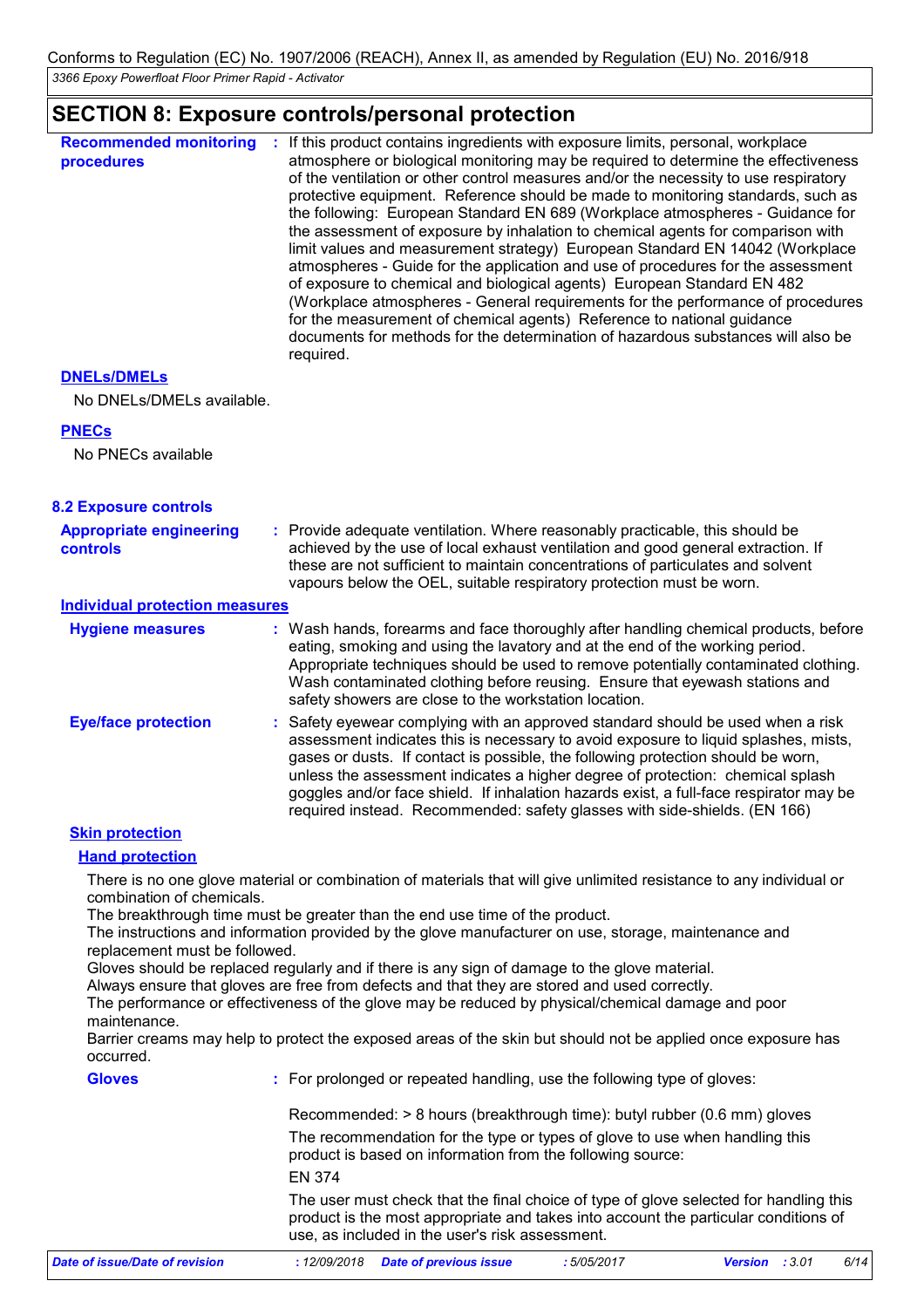### **SECTION 8: Exposure controls/personal protection**

| <b>Body protection</b>                           | : Personal protective equipment for the body should be selected based on the task<br>being performed and the risks involved and should be approved by a specialist<br>before handling this product. Recommended: disposable overall (EN 467)                                                                                                                |
|--------------------------------------------------|-------------------------------------------------------------------------------------------------------------------------------------------------------------------------------------------------------------------------------------------------------------------------------------------------------------------------------------------------------------|
| <b>Other skin protection</b>                     | : Appropriate footwear and any additional skin protection measures should be<br>selected based on the task being performed and the risks involved and should be<br>approved by a specialist before handling this product.                                                                                                                                   |
| <b>Respiratory protection</b>                    | : Based on the hazard and potential for exposure, select a respirator that meets the<br>appropriate standard or certification. Respirators must be used according to a<br>respiratory protection program to ensure proper fitting, training, and other important<br>aspects of use. Recommended: organic vapour (Type A) and particulate filter (EN<br>141) |
| <b>Environmental exposure</b><br><b>controls</b> | : Emissions from ventilation or work process equipment should be checked to ensure<br>they comply with the requirements of environmental protection legislation. In some<br>cases, fume scrubbers, filters or engineering modifications to the process<br>equipment will be necessary to reduce emissions to acceptable levels.                             |

### **SECTION 9: Physical and chemical properties**

| 9.1 Information on basic physical and chemical properties         |  |                                                                           |  |  |
|-------------------------------------------------------------------|--|---------------------------------------------------------------------------|--|--|
| <b>Appearance</b>                                                 |  |                                                                           |  |  |
| <b>Physical state</b>                                             |  | $:$ Liquid.                                                               |  |  |
| <b>Colour</b>                                                     |  | Grey.                                                                     |  |  |
| <b>Odour</b>                                                      |  | : Slight [Slight]                                                         |  |  |
| <b>Odour threshold</b>                                            |  | : Not available.                                                          |  |  |
| pH                                                                |  | $:$ Not available.                                                        |  |  |
| <b>Melting point/freezing point</b>                               |  | : Not available.                                                          |  |  |
| Initial boiling point and<br>boiling range                        |  | $:$ >100 $^{\circ}$ C                                                     |  |  |
| <b>Flash point</b>                                                |  | : Closed cup: >100°C                                                      |  |  |
| <b>Evaporation rate</b>                                           |  | : Not available.                                                          |  |  |
| <b>Flammability (solid, gas)</b>                                  |  | : Not available.                                                          |  |  |
| <b>Upper/lower flammability or</b><br>explosive limits            |  | : Not available.                                                          |  |  |
| <b>Vapour pressure</b>                                            |  | $:$ Not available.                                                        |  |  |
| <b>Vapour density</b>                                             |  | : Not available.                                                          |  |  |
| <b>Relative density</b>                                           |  | : 1.48                                                                    |  |  |
| <b>Solubility(ies)</b>                                            |  | : Partially soluble in the following materials: cold water and hot water. |  |  |
| <b>Partition coefficient: n-octanol/: Not available.</b><br>water |  |                                                                           |  |  |
| <b>Auto-ignition temperature</b>                                  |  | : Not available.                                                          |  |  |
| <b>Decomposition temperature</b>                                  |  | $:$ Not available.                                                        |  |  |
| <b>Viscosity</b>                                                  |  | : Not available.                                                          |  |  |
| <b>Explosive properties</b>                                       |  | : Not available.                                                          |  |  |
| <b>Oxidising properties</b>                                       |  | : Not available.                                                          |  |  |

### **9.2 Other information**

No additional information.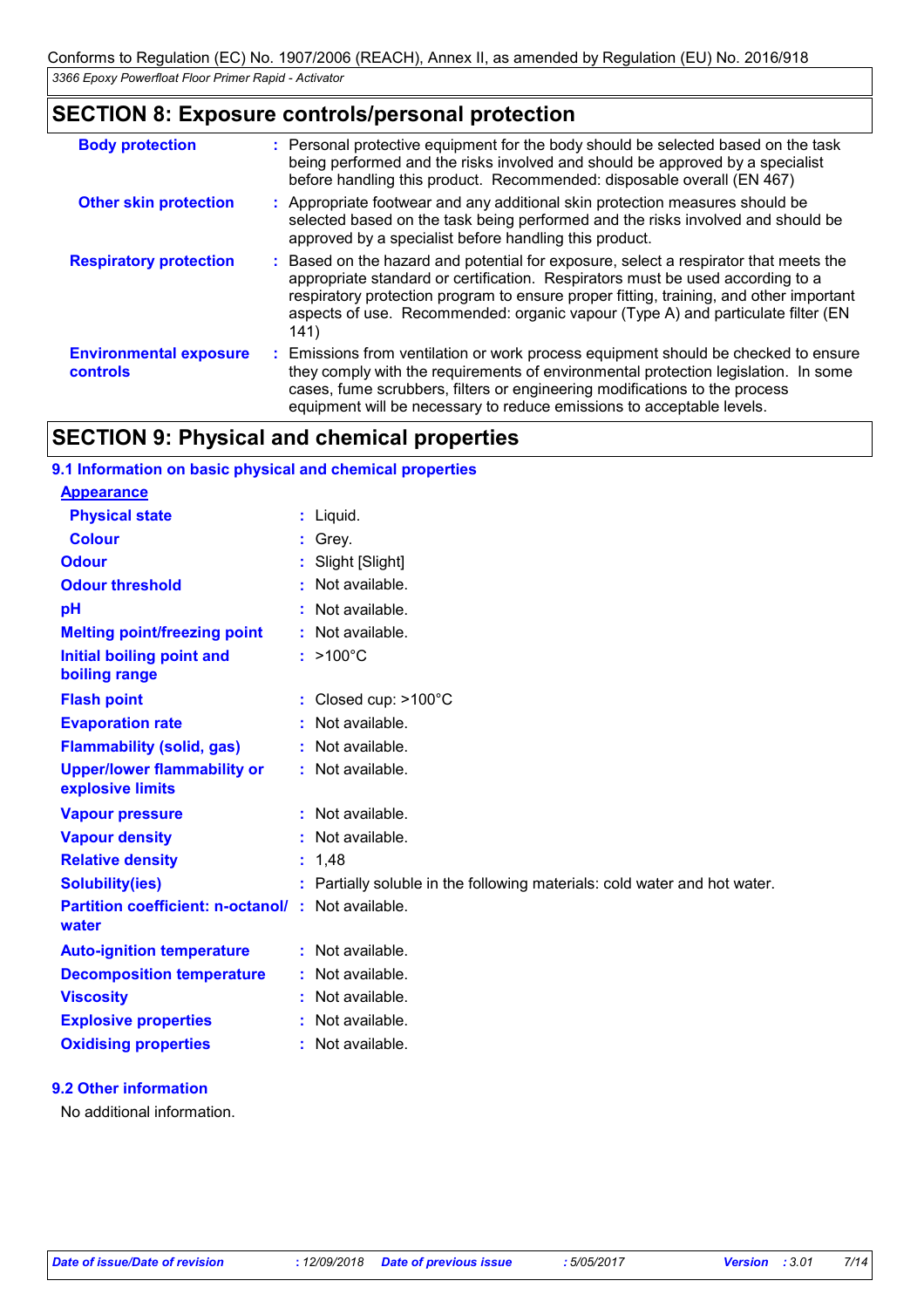### **SECTION 10: Stability and reactivity**

| <b>10.1 Reactivity</b>                            | : No specific test data related to reactivity available for this product or its ingredients.                                                                                                  |
|---------------------------------------------------|-----------------------------------------------------------------------------------------------------------------------------------------------------------------------------------------------|
| <b>10.2 Chemical stability</b>                    | : Stable under recommended storage and handling conditions (see Section 7).                                                                                                                   |
| <b>10.3 Possibility of</b><br>hazardous reactions | : Under normal conditions of storage and use, hazardous reactions will not occur.                                                                                                             |
| <b>10.4 Conditions to avoid</b>                   | : When exposed to high temperatures may produce hazardous decomposition<br>products.                                                                                                          |
| <b>10.5 Incompatible materials</b>                | : Keep away from the following materials to prevent strong exothermic reactions:<br>oxidising agents, strong alkalis, strong acids.                                                           |
| <b>10.6 Hazardous</b><br>decomposition products   | : Under normal conditions of storage and use, hazardous decomposition products<br>should not be produced. If involved in a fire, toxic gases including CO, CO2 and<br>smoke can be generated. |
|                                                   |                                                                                                                                                                                               |

### **SECTION 11: Toxicological information**

### **11.1 Information on toxicological effects**

#### **Acute toxicity**

| <b>Product/ingredient name</b>                                                                                                                                                                                                                                                            | <b>Result</b> | <b>Species</b> | <b>Dose</b> | <b>Exposure</b> |
|-------------------------------------------------------------------------------------------------------------------------------------------------------------------------------------------------------------------------------------------------------------------------------------------|---------------|----------------|-------------|-----------------|
| Formaldehyde, polymers<br>with 1.<br>3-benzenedimethanamine,<br>bisphenol A,<br>diethylenetriamine-glycidyl<br>Ph ether reaction products,<br>epichlorohydrin, propylene<br>oxide and<br>triethylenetetramine,<br>reaction products with<br>glycidyl o-tolyl ether,<br>sulfamates (salts) | LD50 Dermal   | Rabbit         | 2500 mg/kg  |                 |
|                                                                                                                                                                                                                                                                                           | LD50 Oral     | Rat            | 511 mg/kg   |                 |

**Conclusion/Summary :** Based on available data, the classification criteria are not met.

#### **Acute toxicity estimates**

Not available.

#### **Irritation/Corrosion**

| <b>Product/ingredient name</b>                                                                                                                                                                                                                                                               | <b>Result</b>                                   | <b>Species</b>   | <b>Score</b> | <b>Exposure</b>     | <b>Observation</b> |
|----------------------------------------------------------------------------------------------------------------------------------------------------------------------------------------------------------------------------------------------------------------------------------------------|-------------------------------------------------|------------------|--------------|---------------------|--------------------|
| Formaldehyde, polymers<br>with $1$ ,<br>3-benzenedimethanamine,<br>bisphenol A,<br>diethylenetriamine-glycidyl<br>Ph ether reaction products,<br>epichlorohydrin, propylene<br>oxide and<br>triethylenetetramine,<br>reaction products with<br>glycidyl o-tolyl ether,<br>sulfamates (salts) | Skin - Mild irritant<br>Eyes - Visible necrosis | Rabbit<br>Rabbit |              | minutes 20<br>mg/kg | 1 hours            |
| Date of issue/Date of revision                                                                                                                                                                                                                                                               | <b>Date of previous issue</b><br>: 12/09/2018   |                  | :5/05/2017   | <b>Version</b>      | 8/14<br>: 3.01     |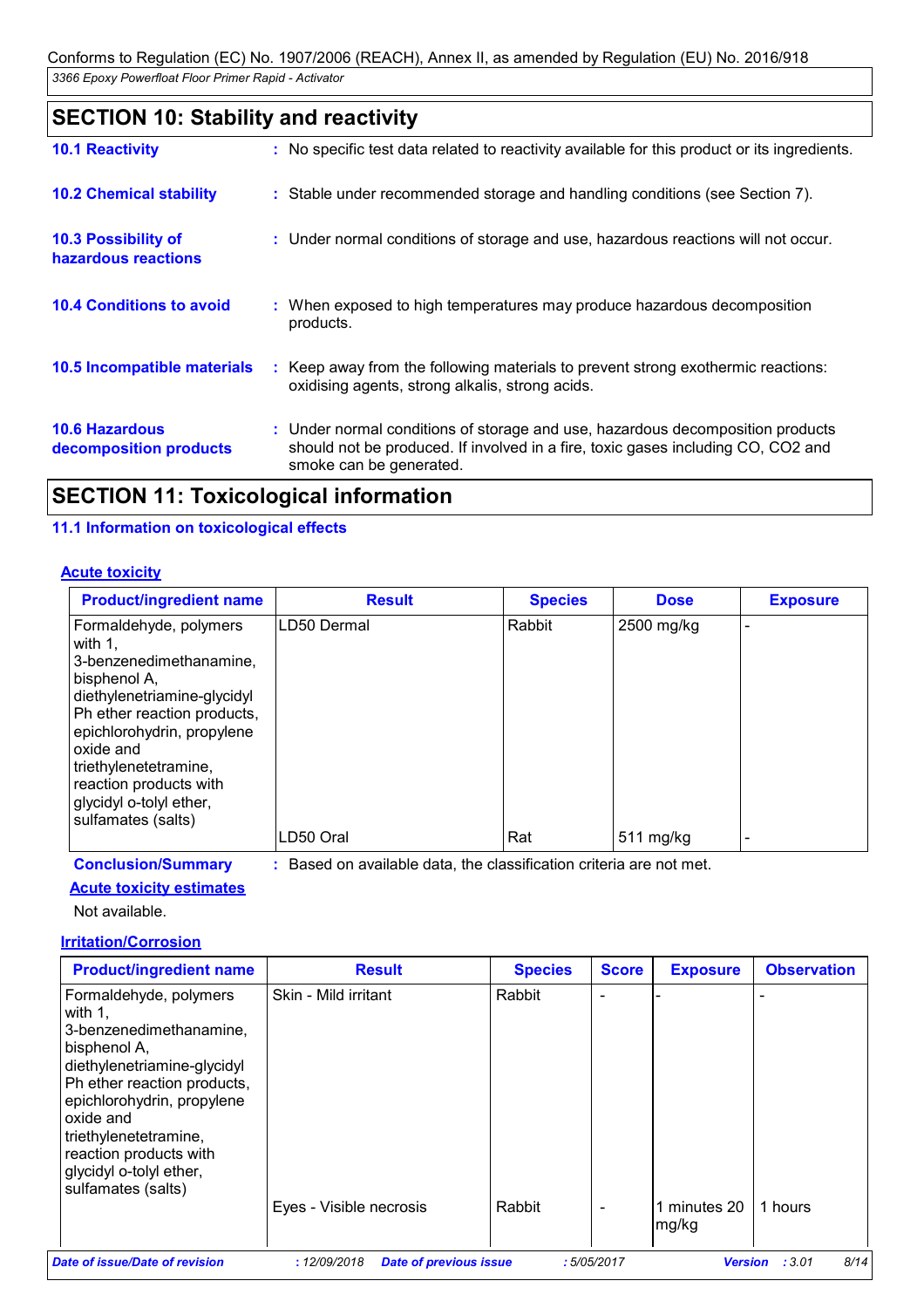### **SECTION 11: Toxicological information**

|                           | Eyes - Visible necrosis                                           | Rat |  | 1 minutes 28<br>mg/kg | hours |  |
|---------------------------|-------------------------------------------------------------------|-----|--|-----------------------|-------|--|
| <b>Conclusion/Summary</b> |                                                                   |     |  |                       |       |  |
| <b>Skin</b>               | Based on available data, the classification criteria are not met. |     |  |                       |       |  |

**Eyes :** Causes serious eye damage.

**Respiratory :** Based on available data, the classification criteria are not met.

### **Sensitisation**

**Conclusion/Summary**

**Skin :** Based on available data, the classification criteria are not met. **Respiratory :** Based on available data, the classification criteria are not met.

### **Mutagenicity**

| <b>Product/ingredient name</b>                                                                                                                                                                                                                                                            | <b>Test</b>                                                         | <b>Experiment</b>                                                                          | <b>Result</b> |  |  |
|-------------------------------------------------------------------------------------------------------------------------------------------------------------------------------------------------------------------------------------------------------------------------------------------|---------------------------------------------------------------------|--------------------------------------------------------------------------------------------|---------------|--|--|
| Formaldehyde, polymers<br>with 1,<br>3-benzenedimethanamine,<br>bisphenol A,<br>diethylenetriamine-glycidyl<br>Ph ether reaction products,<br>epichlorohydrin, propylene<br>oxide and<br>triethylenetetramine,<br>reaction products with<br>glycidyl o-tolyl ether,<br>sulfamates (salts) | <b>OECD 471</b>                                                     | Experiment: In vitro<br>Subject: Bacteria                                                  | Negative      |  |  |
| <b>Conclusion/Summary</b>                                                                                                                                                                                                                                                                 |                                                                     | : Based on available data, the classification criteria are not met.                        |               |  |  |
| <b>Carcinogenicity</b>                                                                                                                                                                                                                                                                    |                                                                     |                                                                                            |               |  |  |
| <b>Conclusion/Summary</b>                                                                                                                                                                                                                                                                 |                                                                     | : Based on available data, the classification criteria are not met.                        |               |  |  |
| <b>Reproductive toxicity</b>                                                                                                                                                                                                                                                              |                                                                     |                                                                                            |               |  |  |
| <b>Conclusion/Summary</b>                                                                                                                                                                                                                                                                 | : Based on available data, the classification criteria are not met. |                                                                                            |               |  |  |
| <b>Teratogenicity</b>                                                                                                                                                                                                                                                                     |                                                                     |                                                                                            |               |  |  |
| <b>Conclusion/Summary</b>                                                                                                                                                                                                                                                                 |                                                                     | : Based on available data, the classification criteria are not met.                        |               |  |  |
| <b>Specific target organ toxicity (single exposure)</b>                                                                                                                                                                                                                                   |                                                                     |                                                                                            |               |  |  |
| Not available.                                                                                                                                                                                                                                                                            |                                                                     |                                                                                            |               |  |  |
| <b>Specific target organ toxicity (repeated exposure)</b>                                                                                                                                                                                                                                 |                                                                     |                                                                                            |               |  |  |
| Not available.                                                                                                                                                                                                                                                                            |                                                                     |                                                                                            |               |  |  |
| <b>Aspiration hazard</b>                                                                                                                                                                                                                                                                  |                                                                     |                                                                                            |               |  |  |
| Not available.                                                                                                                                                                                                                                                                            |                                                                     |                                                                                            |               |  |  |
|                                                                                                                                                                                                                                                                                           |                                                                     | Delayed and immediate effects as well as chronic effects from short and long-term exposure |               |  |  |
| <b>Short term exposure</b>                                                                                                                                                                                                                                                                |                                                                     |                                                                                            |               |  |  |
| <b>Potential immediate</b>                                                                                                                                                                                                                                                                | : Not available.                                                    |                                                                                            |               |  |  |
| effects                                                                                                                                                                                                                                                                                   |                                                                     |                                                                                            |               |  |  |
| <b>Potential delayed effects</b>                                                                                                                                                                                                                                                          | : Not available.                                                    |                                                                                            |               |  |  |
| <b>Long term exposure</b>                                                                                                                                                                                                                                                                 |                                                                     |                                                                                            |               |  |  |
| <b>Potential immediate</b><br>effects                                                                                                                                                                                                                                                     | $:$ Not available.                                                  |                                                                                            |               |  |  |
| <b>Potential delayed effects</b>                                                                                                                                                                                                                                                          | $:$ Not available.                                                  |                                                                                            |               |  |  |

**Potential chronic health effects**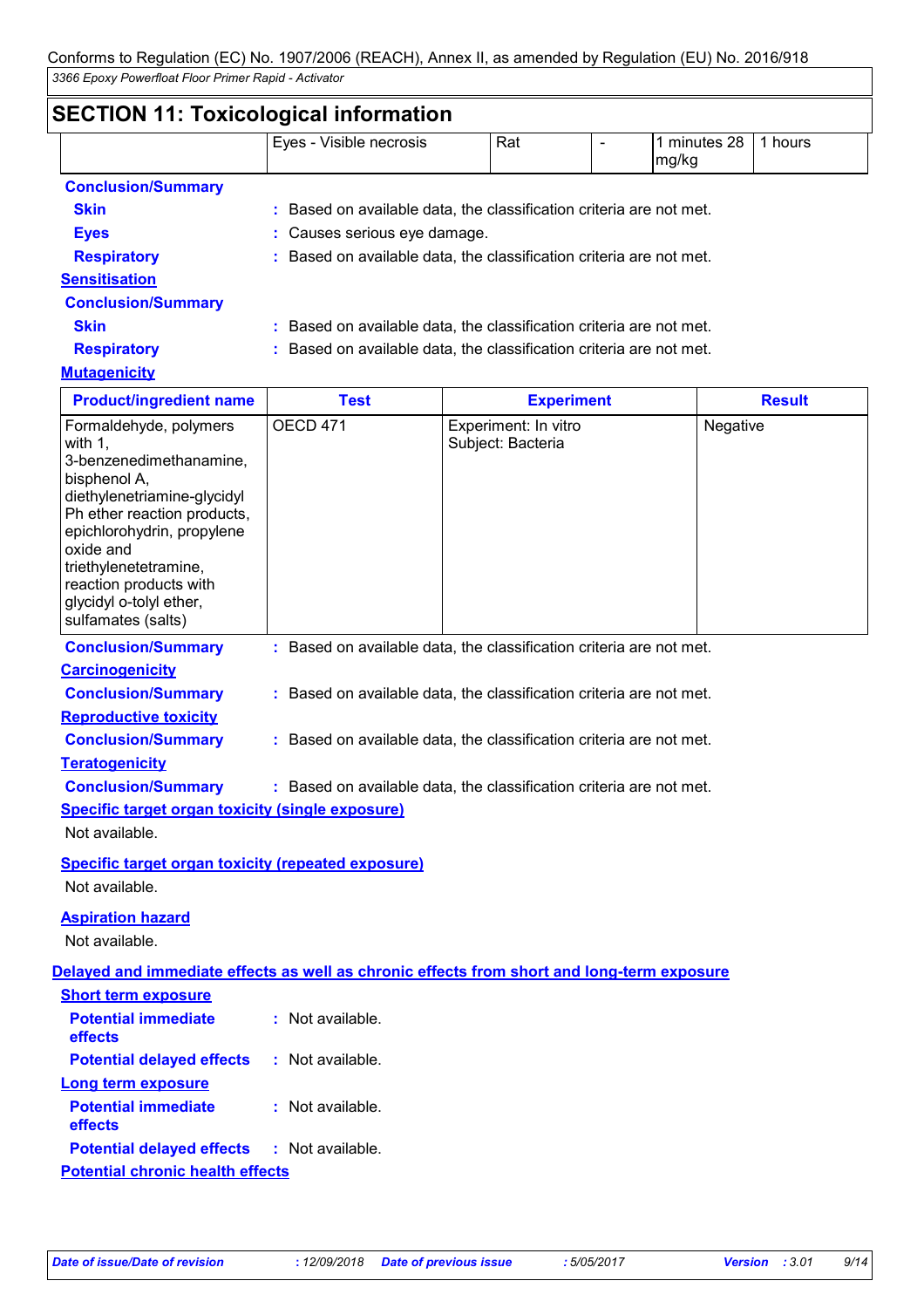### **SECTION 11: Toxicological information**

| <b>Product/ingredient name</b>                                                                                                                                                                                                                                                            | <b>Result</b>                                                       | <b>Species</b>     | <b>Dose</b> | <b>Exposure</b> |  |
|-------------------------------------------------------------------------------------------------------------------------------------------------------------------------------------------------------------------------------------------------------------------------------------------|---------------------------------------------------------------------|--------------------|-------------|-----------------|--|
| Formaldehyde, polymers<br>with 1,<br>3-benzenedimethanamine,<br>bisphenol A,<br>diethylenetriamine-glycidyl<br>Ph ether reaction products,<br>epichlorohydrin, propylene<br>oxide and<br>triethylenetetramine,<br>reaction products with<br>glycidyl o-tolyl ether,<br>sulfamates (salts) | Chronic LD50 Route of<br>exposure unreported                        | Rabbit<br>20 mg/kg |             |                 |  |
|                                                                                                                                                                                                                                                                                           | Chronic LD50 Route of<br>exposure unreported                        | Rat                | 28 mg/kg    |                 |  |
| <b>Conclusion/Summary</b>                                                                                                                                                                                                                                                                 | : Based on available data, the classification criteria are not met. |                    |             |                 |  |
| <b>General</b>                                                                                                                                                                                                                                                                            | : No known significant effects or critical hazards.                 |                    |             |                 |  |
| <b>Carcinogenicity</b>                                                                                                                                                                                                                                                                    | : No known significant effects or critical hazards.                 |                    |             |                 |  |
| <b>Mutagenicity</b>                                                                                                                                                                                                                                                                       | : No known significant effects or critical hazards.                 |                    |             |                 |  |
| <b>Teratogenicity</b>                                                                                                                                                                                                                                                                     | : No known significant effects or critical hazards.                 |                    |             |                 |  |

**Developmental effects** : No known significant effects or critical hazards.

**Fertility effects :** No known significant effects or critical hazards.

#### **Other information :** Not available.

### **SECTION 12: Ecological information**

#### **12.1 Toxicity**

There are no data available on the mixture itself. Do not allow to enter drains or watercourses.

The mixture has been assessed following the summation method of the CLP Regulation (EC) No 1272/2008 and is not classified as hazardous to the environment.

**Conclusion/Summary :** Based on available data, the classification criteria are not met.

#### **12.2 Persistence and degradability**

**Conclusion/Summary :** Based on available data, the classification criteria are not met. This product has not been tested for biodegradation.

#### **12.3 Bioaccumulative potential**

Not available.

| 12.4 Mobility in soil                                   |                  |
|---------------------------------------------------------|------------------|
| <b>Soil/water partition</b><br><b>coefficient (Koc)</b> | : Not available. |
|                                                         |                  |
| <b>Mobility</b>                                         | : Not available. |

| 12.5 Results of PBT and vPvB assessment |                   |  |  |
|-----------------------------------------|-------------------|--|--|
| <b>PBT</b>                              | : Not applicable. |  |  |
| <b>vPvB</b>                             | : Not applicable. |  |  |

**12.6 Other adverse effects** : No known significant effects or critical hazards.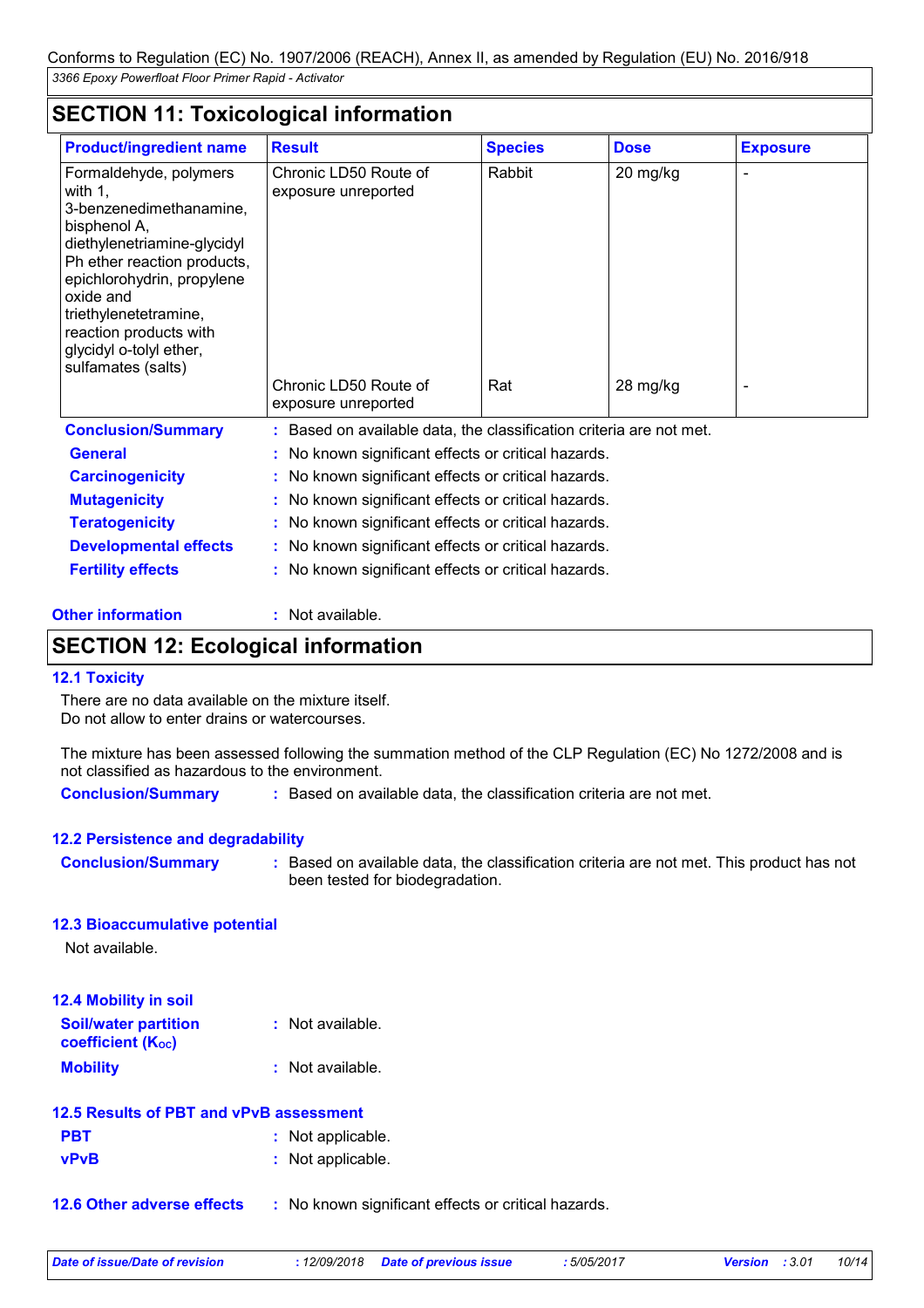### **SECTION 13: Disposal considerations**

The information in this section contains generic advice and guidance.

#### **13.1 Waste treatment methods**

| <b>Product</b>                 |                                                                                                                                                                                                                                                                                                                                                                                                                                                                                                                                                      |
|--------------------------------|------------------------------------------------------------------------------------------------------------------------------------------------------------------------------------------------------------------------------------------------------------------------------------------------------------------------------------------------------------------------------------------------------------------------------------------------------------------------------------------------------------------------------------------------------|
| <b>Methods of disposal</b>     | : The generation of waste should be avoided or minimised wherever possible.<br>Disposal of this product, solutions and any by-products should at all times comply<br>with the requirements of environmental protection and waste disposal legislation<br>and any regional local authority requirements. Dispose of surplus and non-<br>recyclable products via a licensed waste disposal contractor. Waste should not be<br>disposed of untreated to the sewer unless fully compliant with the requirements of<br>all authorities with jurisdiction. |
| <b>Hazardous waste</b>         | : Yes.                                                                                                                                                                                                                                                                                                                                                                                                                                                                                                                                               |
| <b>Disposal considerations</b> | : Do not allow to enter drains or watercourses.<br>Dispose of according to all federal, state and local applicable regulations.<br>If this product is mixed with other wastes, the original waste product code may no<br>longer apply and the appropriate code should be assigned.<br>For further information, contact your local waste authority.                                                                                                                                                                                                   |

#### **European waste catalogue (EWC)**

The European Waste Catalogue classification of this product, when disposed of as waste, is:

| <b>Waste code</b>              | <b>Waste designation</b><br>waste paint and varnish containing organic solvents or other hazardous substances                                                                                                                                                                                                                                |  |  |  |
|--------------------------------|----------------------------------------------------------------------------------------------------------------------------------------------------------------------------------------------------------------------------------------------------------------------------------------------------------------------------------------------|--|--|--|
| 08 01 11*                      |                                                                                                                                                                                                                                                                                                                                              |  |  |  |
| <b>Packaging</b>               |                                                                                                                                                                                                                                                                                                                                              |  |  |  |
| <b>Methods of disposal</b>     | : The generation of waste should be avoided or minimised wherever possible. Waste<br>packaging should be recycled. Incineration or landfill should only be considered<br>when recycling is not feasible.                                                                                                                                     |  |  |  |
| <b>Disposal considerations</b> | : Using information provided in this safety data sheet, advice should be obtained from<br>the relevant waste authority on the classification of empty containers.<br>Empty containers must be scrapped or reconditioned.<br>Dispose of containers contaminated by the product in accordance with local or<br>national legal provisions.      |  |  |  |
| <b>Special precautions</b>     | : This material and its container must be disposed of in a safe way. Care should be<br>taken when handling emptied containers that have not been cleaned or rinsed out.<br>Empty containers or liners may retain some product residues. Avoid dispersal of<br>spilt material and runoff and contact with soil, waterways, drains and sewers. |  |  |  |

### **SECTION 14: Transport information**

|                                                      | <b>ADR/RID</b> | <b>ADN</b>                    | <b>IMDG</b>    | <b>IATA</b>              |
|------------------------------------------------------|----------------|-------------------------------|----------------|--------------------------|
| 14.1 UN number                                       | Not regulated. | Not regulated.                | Not regulated. | Not regulated.           |
| 14.2 UN proper<br>shipping name                      | -              |                               |                |                          |
| <b>14.3 Transport</b><br>hazard class(es)            | -              |                               |                |                          |
| 14.4 Packing<br>group                                |                |                               |                |                          |
| 14.5<br><b>Environmental</b><br>hazards              | No.            | No.                           | No.            | No.                      |
| <b>Additional</b>                                    |                | ۰                             |                |                          |
| information<br><b>Date of issue/Date of revision</b> | : 12/09/2018   | <b>Date of previous issue</b> | :5/05/2017     | <b>Version</b><br>: 3.01 |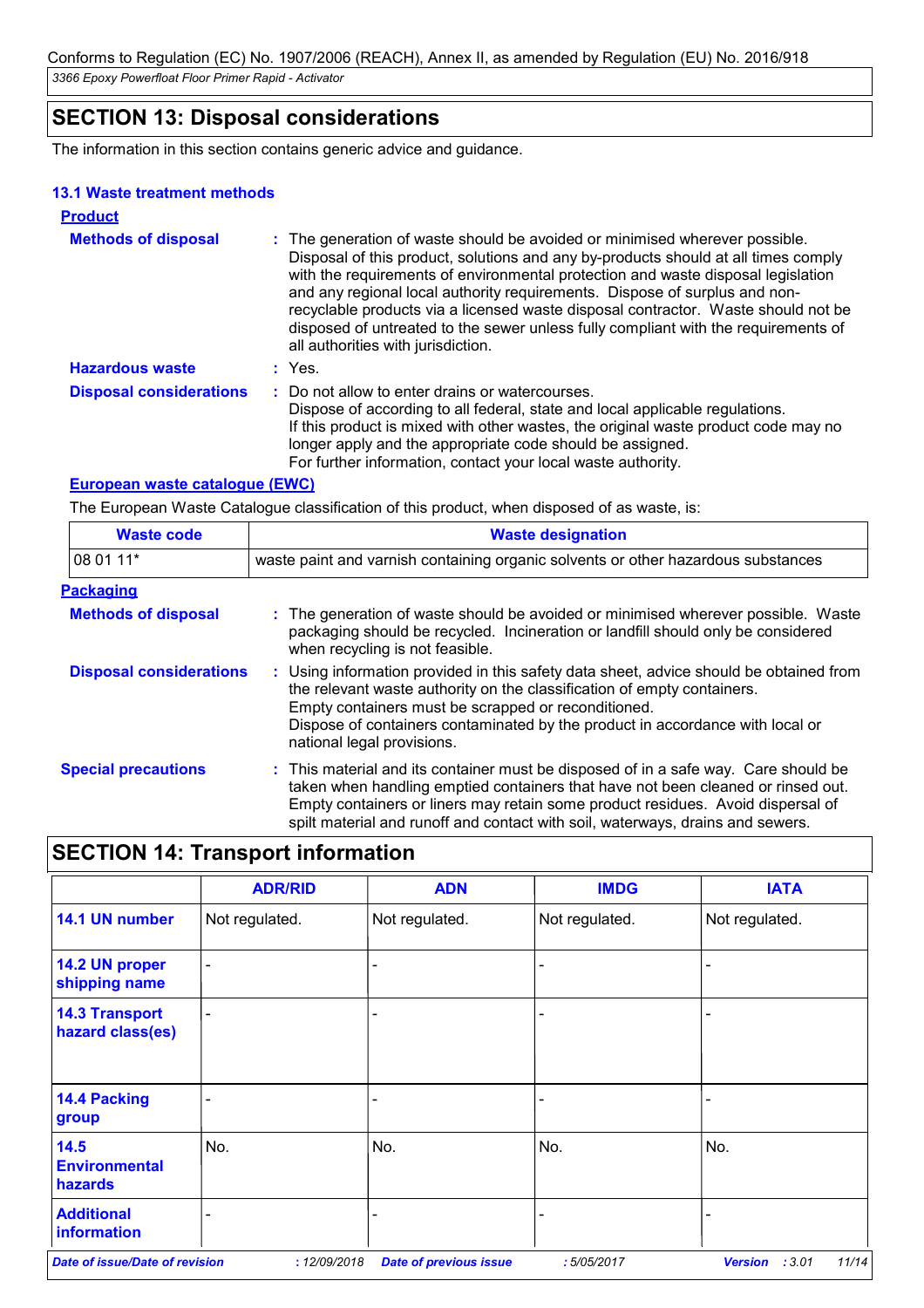*3366 Epoxy Powerfloat Floor Primer Rapid - Activator* Conforms to Regulation (EC) No. 1907/2006 (REACH), Annex II, as amended by Regulation (EU) No. 2016/918

### **SECTION 14: Transport information**

**14.6 Special precautions for : Transport within user's premises:** always transport in closed containers that are **user** upright and secure. Ensure that persons transporting the product know what to do in the event of an accident or spillage.

### **SECTION 15: Regulatory information**

| EU Regulation (EC) No. 1907/2006 (REACH)                                                                                                                 | 15.1 Safety, health and environmental regulations/legislation specific for the substance or mixture                                                                                                                                                                                                 |
|----------------------------------------------------------------------------------------------------------------------------------------------------------|-----------------------------------------------------------------------------------------------------------------------------------------------------------------------------------------------------------------------------------------------------------------------------------------------------|
|                                                                                                                                                          | <b>Annex XIV - List of substances subject to authorisation</b>                                                                                                                                                                                                                                      |
| <b>Annex XIV</b>                                                                                                                                         |                                                                                                                                                                                                                                                                                                     |
| None of the components are listed.                                                                                                                       |                                                                                                                                                                                                                                                                                                     |
| <b>Substances of very high concern</b>                                                                                                                   |                                                                                                                                                                                                                                                                                                     |
| None of the components are listed.                                                                                                                       |                                                                                                                                                                                                                                                                                                     |
| <b>Annex XVII - Restrictions</b><br>on the manufacture,<br>placing on the market<br>and use of certain<br>dangerous substances,<br>mixtures and articles | : Not applicable.                                                                                                                                                                                                                                                                                   |
| <b>Other EU regulations</b>                                                                                                                              |                                                                                                                                                                                                                                                                                                     |
| <b>VOC</b>                                                                                                                                               | : The provisions of Directive 2004/42/EC on VOC apply to this product. Refer to the<br>product label and/or technical data sheet for further information.                                                                                                                                           |
| <b>VOC for Ready-for-Use</b><br><b>Mixture</b>                                                                                                           | : 2004/42/EC - IIA/j: 140g/l (2010). <= 27g/l VOC.                                                                                                                                                                                                                                                  |
| <b>Europe inventory</b>                                                                                                                                  | : All components are listed or exempted.                                                                                                                                                                                                                                                            |
| Ozone depleting substances (1005/2009/EU)                                                                                                                |                                                                                                                                                                                                                                                                                                     |
| Not listed.                                                                                                                                              |                                                                                                                                                                                                                                                                                                     |
| <b>Prior Informed Consent (PIC) (649/2012/EU)</b>                                                                                                        |                                                                                                                                                                                                                                                                                                     |
| Not listed.                                                                                                                                              |                                                                                                                                                                                                                                                                                                     |
| <b>Seveso Directive</b>                                                                                                                                  |                                                                                                                                                                                                                                                                                                     |
|                                                                                                                                                          | This product is not controlled under the Seveso Directive.                                                                                                                                                                                                                                          |
| <b>National regulations</b>                                                                                                                              |                                                                                                                                                                                                                                                                                                     |
| <b>Industrial use</b>                                                                                                                                    | : The information contained in this safety data sheet does not constitute the user's<br>own assessment of workplace risks, as required by other health and safety<br>legislation. The provisions of the national health and safety at work regulations apply<br>to the use of this product at work. |
| <b>References</b>                                                                                                                                        | : EH40/2005 Workplace exposure limits<br>Conforms to Regulation (EC) No. 1907/2006 (REACH), Annex II, as amended by<br>Regulation (EU) No. 2016/918                                                                                                                                                 |
| <b>International requlations</b>                                                                                                                         |                                                                                                                                                                                                                                                                                                     |
| Not listed.                                                                                                                                              | <b>Chemical Weapon Convention List Schedules I, II &amp; III Chemicals</b>                                                                                                                                                                                                                          |
| <b>Montreal Protocol (Annexes A, B, C, E)</b><br>Not listed.                                                                                             |                                                                                                                                                                                                                                                                                                     |
|                                                                                                                                                          | <b>Stockholm Convention on Persistent Organic Pollutants</b>                                                                                                                                                                                                                                        |
| Not listed.                                                                                                                                              |                                                                                                                                                                                                                                                                                                     |
|                                                                                                                                                          | <b>Rotterdam Convention on Prior Informed Consent (PIC)</b>                                                                                                                                                                                                                                         |
| Not listed.                                                                                                                                              |                                                                                                                                                                                                                                                                                                     |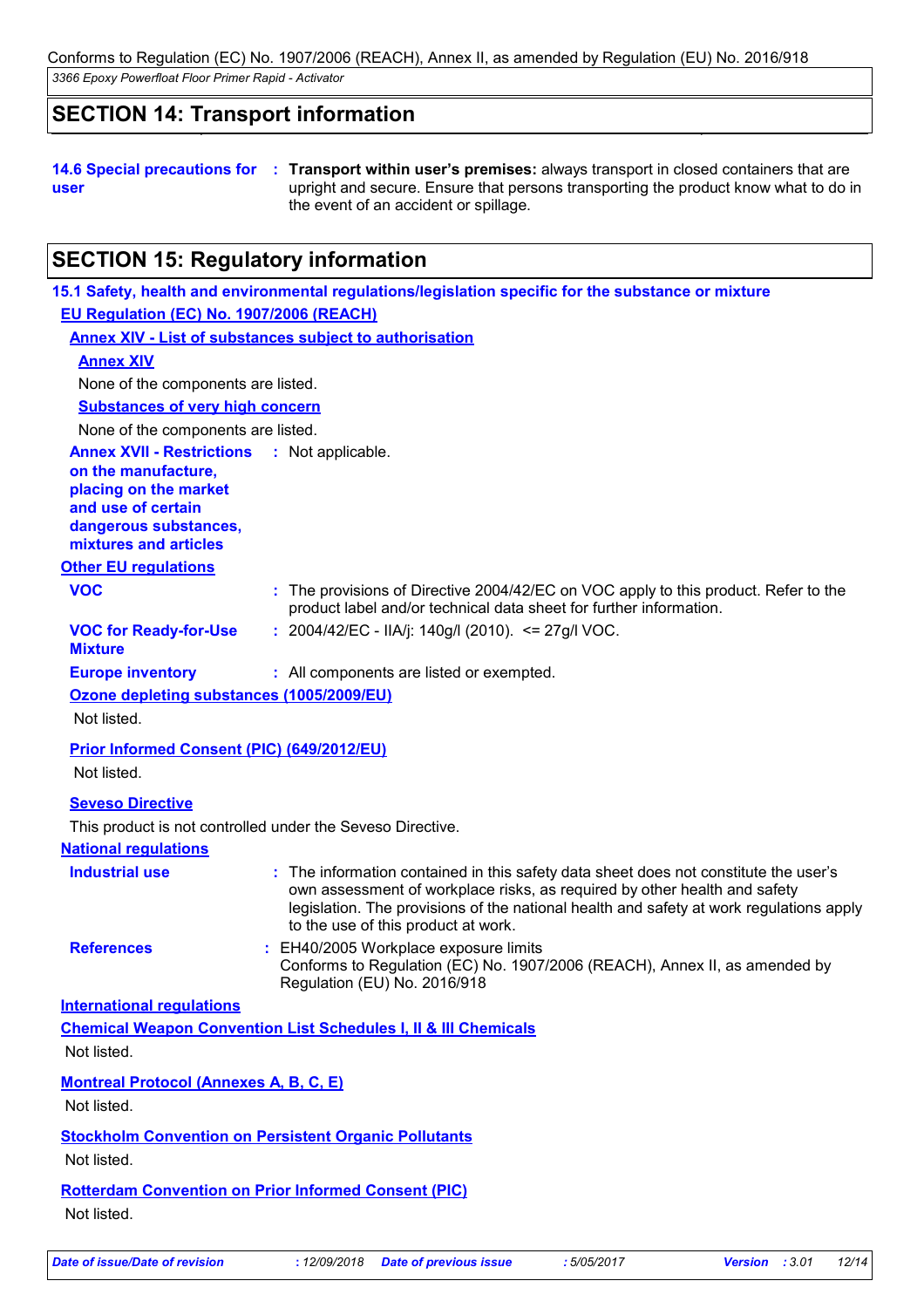### **SECTION 15: Regulatory information**

| .                                                     |                                                                                    |
|-------------------------------------------------------|------------------------------------------------------------------------------------|
| <b>UNECE Aarhus Protocol on POPs and Heavy Metals</b> |                                                                                    |
| Not listed.                                           |                                                                                    |
| <b>CN code</b><br>: 32099000                          |                                                                                    |
| <b>International lists</b>                            |                                                                                    |
| <b>National inventory</b>                             |                                                                                    |
| <b>Australia</b>                                      | : All components are listed or exempted.                                           |
| <b>Canada</b>                                         | : At least one component is not listed.                                            |
| <b>China</b>                                          | : All components are listed or exempted.                                           |
| <b>Japan</b>                                          | Japan inventory (ENCS): Not determined.<br>Japan inventory (ISHL): Not determined. |
| <b>Malaysia</b>                                       | : Not determined.                                                                  |
| <b>New Zealand</b>                                    | : All components are listed or exempted.                                           |
| <b>Philippines</b><br><b>Republic of Korea</b>        | : At least one component is not listed.<br>Not determined.                         |
| <b>Taiwan</b>                                         | : Not determined.                                                                  |
| <b>Turkey</b>                                         | : Not determined.                                                                  |
| <b>United States</b>                                  | : At least one component is not listed.                                            |
| <b>15.2 Chemical safety</b><br>assessment             | : No Chemical Safety Assessment has been carried out.                              |
| <b>SECTION 16: Other information</b>                  |                                                                                    |

|                                      | Indicates information that has changed from previously issued version.                                                                                                                                                                                                                                                                                                                                                                           |
|--------------------------------------|--------------------------------------------------------------------------------------------------------------------------------------------------------------------------------------------------------------------------------------------------------------------------------------------------------------------------------------------------------------------------------------------------------------------------------------------------|
| <b>Abbreviations and</b><br>acronyms | : ATE = Acute Toxicity Estimate<br>CLP = Classification, Labelling and Packaging Regulation [Regulation (EC) No.<br>1272/2008]<br>DMEL = Derived Minimal Effect Level<br>DNEL = Derived No Effect Level<br>EUH statement = CLP-specific Hazard statement<br>PBT = Persistent, Bioaccumulative and Toxic<br>PNEC = Predicted No Effect Concentration<br><b>RRN = REACH Registration Number</b><br>vPvB = Very Persistent and Very Bioaccumulative |
|                                      |                                                                                                                                                                                                                                                                                                                                                                                                                                                  |

#### **Procedure used to derive the classification according to Regulation (EC) No. 1272/2008 [CLP/GHS]**

| <b>Classification</b> | <b>Justification</b> |  |
|-----------------------|----------------------|--|
| Eye Dam. 1, H318      | Expert judgment      |  |

### **Full text of H-phrases referred to in sections 2 and 3**

| <b>Full text of abbreviated H</b><br><b>statements</b> | H302<br>H318                           | Harmful if swallowed.<br>Causes serious eye damage.                                  |
|--------------------------------------------------------|----------------------------------------|--------------------------------------------------------------------------------------|
| <b>Full text of classifications</b><br>[CLP/GHS]       | Acute Tox. 4, H302<br>Eye Dam. 1, H318 | ACUTE TOXICITY (oral) - Category 4<br>SERIOUS EYE DAMAGE/EYE IRRITATION - Category 1 |
| Date of printing                                       | 12/09/2018                             |                                                                                      |
| Date of issue/ Date of<br>revision                     | 12/09/2018                             |                                                                                      |
| Date of previous issue                                 | 5/05/2017                              |                                                                                      |
| <b>Version</b>                                         | : 3.01                                 |                                                                                      |
| <b>Notice to reader</b>                                |                                        |                                                                                      |